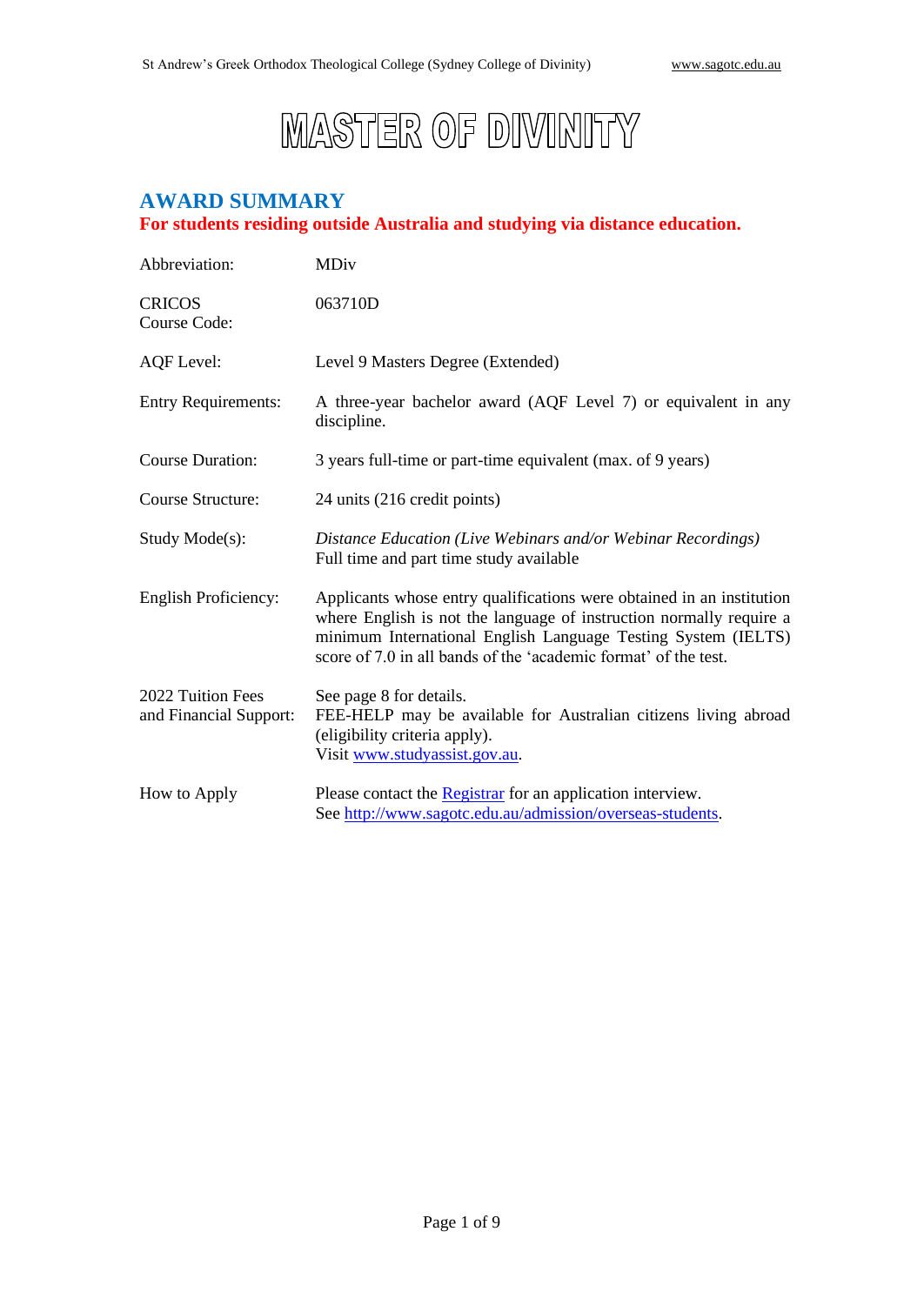#### **OVERVIEW**

The Master of Divinity is designed for those who hold a tertiary qualification in a nontheological discipline and who seek a comprehensive education in theology comparable in breadth and depth to the Bachelor of Theology, including a deeper biblical and theological understanding, spiritual formation, and cultural literacy that will prepare them for ordained or other professional ministries in church, para-church or non-profit organisations, and other similar vocational settings.

The Master of Divinity also serves as a means of training men for ordination within the Church. However, at all times, applicants striving to discern a priestly vocation are advised that completion of their studies does not constitute a guarantee of ordination in the Orthodox Church. Among other things, applicants considering ordination should keep in mind that the years of education and training at St Andrew's serve as a period of discernment, and that ordination itself is regulated by the canon law of the Eastern Orthodox Church. Application of the relevant canons as well as the establishment and application of any other requirements relating to ordination lies exclusively with the competent ecclesiastical authority. Applicants who have questions concerning their eligibility for ordination should consult with their appropriate ecclesiastical authority. They may also seek general advice and basic information from the Registrar.

Part-time study is available, although priority of placement is given to prospective full-time students during the admissions process.

#### **RATIONALE**

The program at St Andrew's has simultaneously an academic, spiritual and practical nature in order to impart to students a thorough knowledge, skills and *phronema* (mentality or attitude) in Orthodox theology and spirituality for multifarious *diakonia* (ministry) in an Australian context.

Given the distinctive theological ethos and character of Eastern Christianity, the aim of the College's educational program is to integrate spirituality, faith and academic excellence. Consequently, St Andrew's is not a secular institution. The mind, the heart and the soul are to be nurtured: "You shall love the Lord your God with all your heart, and with all your soul, and with all your strength, and with all your mind; and your neighbour as yourself" (Luke 10:27). At St Andrew's, the lecture room, the library and the study (the places of learning), and the chapel (the place of worship), are all of equal significance. All scholarly endeavours are ultimately a reflection upon the glory and truth of the Holy Trinity and divine revelation. This sacred meditation upon God's Word is to be pursued by both faculty and students within the various theological disciplines within the lecture room with the certainty of academic freedom and dignity.

In the spirit of Orthodox Christianity, educational growth is inseparably bound to the values, spirit and experience of the faith. As such, St Andrew's is concerned with the spiritual and moral development of the students. The theologian is the one who struggles not only to gain a deep understanding of the faith but also lives this faith with all its powers and practical applications.

St Andrew's aspires to promote a student's potential towards excellence. The College is concerned with the advancement of Eastern Orthodox Christian thought and life. Through research, publications and ecumenical encounters, it seeks to provide sound theological reflection on vital issues facing the Church. It has always envisioned itself to be a place and source of renewal and continuing education for those already engaged in ministry. It is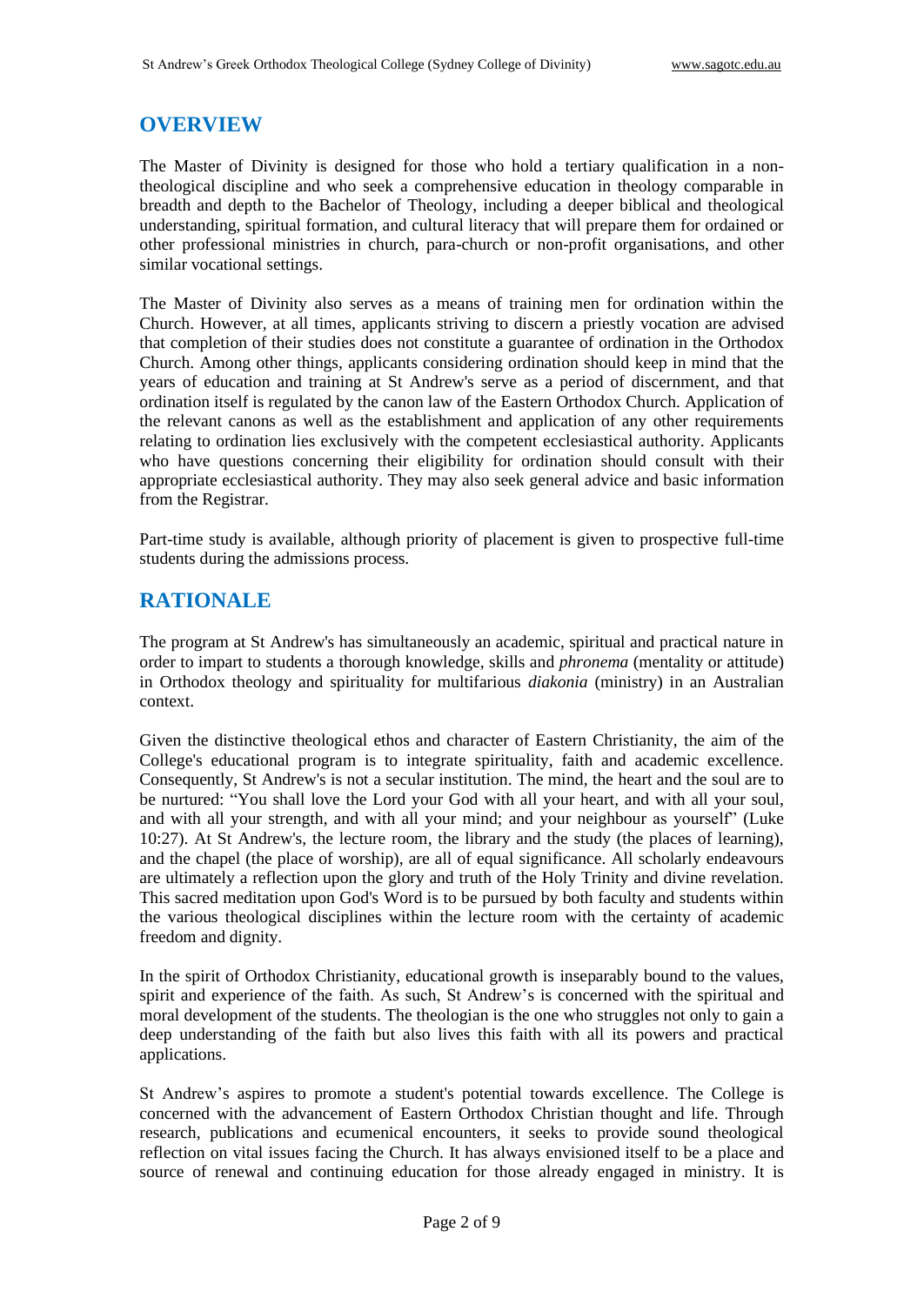dedicated to the task of helping those aspiring to fulfil their calling in various ministries in the midst of the complexities and responsibilities of this post-modern era. Furthermore, given our own sceptical and secular age, which has attempted to demythologise and trivialise the most fundamental elements of the faith, one aspect of the College's academic thrust is to demonstrate the historical certainty upon which the Church's faith is grounded. In this particular endeavour, St Andrew's does not hesitate to employ contemporary historical and analytical forms of inquiry.

## **NATURE OF THE PROGRAM**

The primary aim of St Andrew's is to train and educate priests, theologians and theologically literate volunteers and co-workers for Greek Orthodox Parishes and Communities throughout Australia, as well as to train and educate those who serve, or will serve, within the Greek Orthodox Archdiocese of Australia, and, more broadly, within the jurisdictions of local canonical hierarchs who belong to the Episcopal Assembly of Canonical Orthodox Bishops of Oceania.

It should be noted that an emphasis on the discipline of 'Theology' is due to the significance which Orthodoxy places upon the Church Fathers and their understanding of Holy Scripture. As an essential and universal dimension of Orthodox theological endeavour, Patristic Theology constitutes an additional field in the discipline of 'Theology', owing to its interrelationship and interaction with Systematic Theology. In this offering, St Andrew's becomes distinctive among member institutions of the SCD.

The program at St Andrew's includes both academic and practical components in order to give students a thorough training in Eastern Orthodox theology and the skills needed for a contemporary pastoral ministry in Australia. In addition, St Andrew's is intended to be a centre of ecumenical scholarship and interaction.

# **COURSE OUTCOMES**

Graduates will have specialised knowledge and skills for research, and/or professional practice and/or further learning and the ability to apply such knowledge and skills in a theologically-related area.

#### *Knowledge*

Graduates will have:

- an integrated understanding of an advanced body of knowledge in some theologicallyrelated disciplines or areas of practice, including the extended understanding of recent developments in theology and/or theological practice.
- understanding research principles and methods applicable to these theological disciplines and their practice.

#### *Skills*

Graduates will have expert cognitive and technical skills in a theologically-related body of knowledge, so that they are able independently to:

- analyse critically, reflect on and synthesise complex information, problems, concepts, and theories associated with a theologically-related body of knowledge.
- research and apply established theories to a theologically-related body of knowledge or practice.
- interpret and transmit knowledge, skills, and ideas through coherent and sustained argument to specialist and non-specialist audiences in relation to a theologically-related body of knowledge.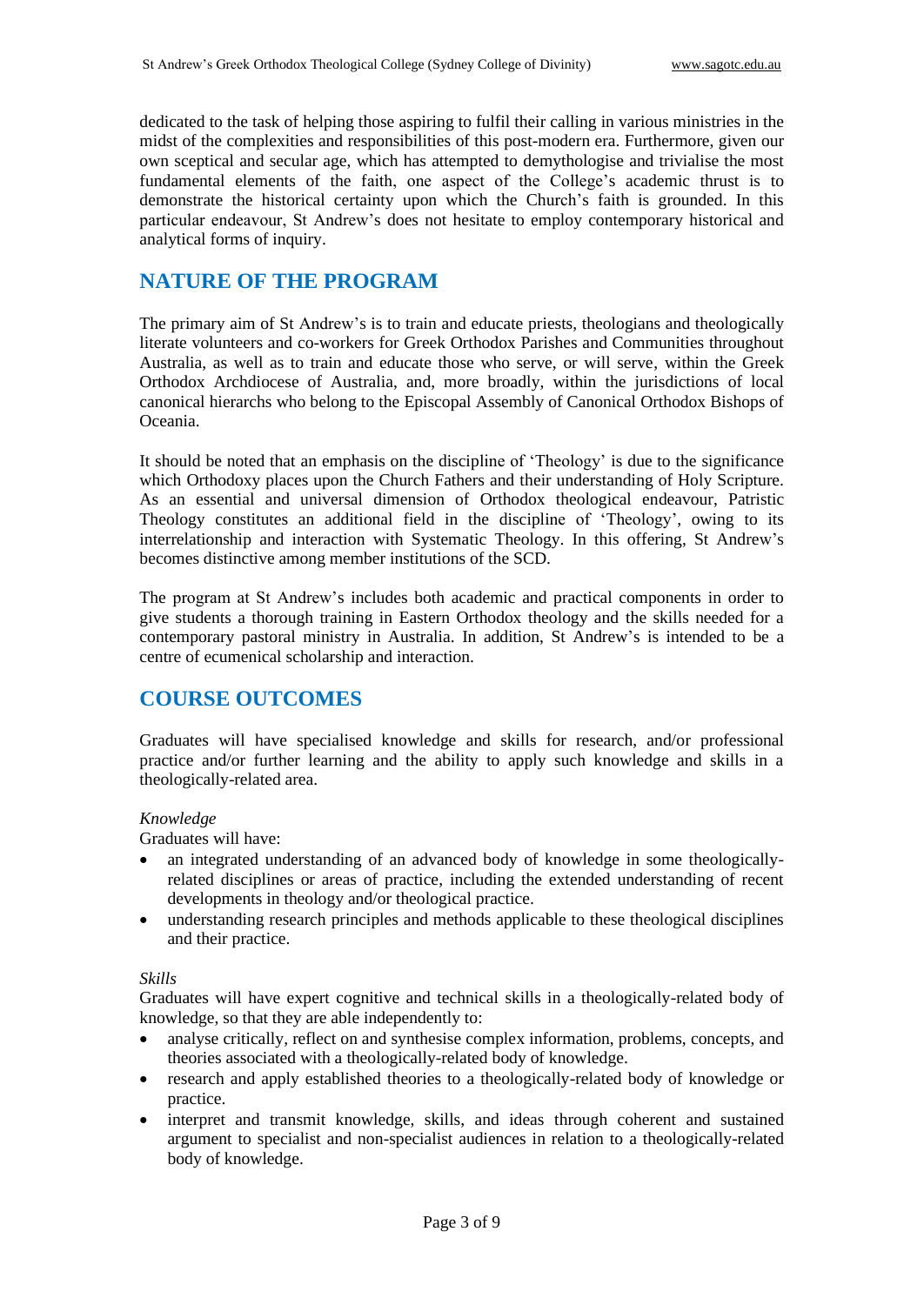#### *Applications of Knowledge and Skills*

Graduates will have the ability to:

- apply knowledge and skills in a way that demonstrates autonomy, expert judgment, adaptability, and accountability as a practitioner and/or learner in relation to the interdependent building up of the church and good of the wider community.
- plan and execute a research-based project, and/or piece of scholarship in an area of theology.

#### **ADMISSION TO CANDIDATURE**

- 1. An applicant for admission to candidature for the Master of Divinity will:
	- (a) have completed an AQF Level 7 bachelor award from an accredited Australian tertiary institution; or
	- (b) hold, from a university or other tertiary institution, qualifications approved by the Student Support and Administration Committee as equivalent to the requirements set out in the paragraph above; or
	- (c) hold an SCD Graduate Diploma of Arts or Graduate Diploma of Theological Studies; to receive the award the student is required to complete a further 144 credit points (16 units), and surrender the Graduate Diploma upon graduation; or
	- (d) hold an SCD Master of Arts (72 / 108 credit points) or Master of Theological Studies (72 credit points); to receive the award the student is required to complete a further 108 or 144 credit points accordingly, and surrender the MA or MThSt upon graduation.
- 2. Notwithstanding the provisions of this regulation, the Student Support and Administration Committee of the Sydney College of Divinity may require an applicant to demonstrate fitness for admission as a candidate for this degree by carrying out such work and/or sitting for such examinations as the Student Support and Administration Committee may determine.
- 3. In exceptional cases, an applicant may be admitted as a candidate for a Master of Divinity, if the applicant submits evidence of other academic and professional attainments to the Student Support and Administration Committee.
- 4. A Candidate for the award will be designated as full-time or part-time. A student is designated as a full-time if enrolled in 36 credit points in a semester or part-time if enrolled in less than 36 credit points per semester.
- 5. No candidate for the award may be concurrently enrolled in any other undergraduate or postgraduate course within the Sydney College of Divinity or any other tertiary institution, unless approval has been granted by the Academic Board of the Sydney College of Divinity.
- 6. Applicants whose entry qualifications were obtained in an institution where English is not the language of instruction will normally be required to demonstrate competency in English by an IELTS Academic (or equivalent) result of 7.0 in all bands of the test.
- 7. Application for admission to the Master of Divinity program is made to the Registrar of St Andrew's.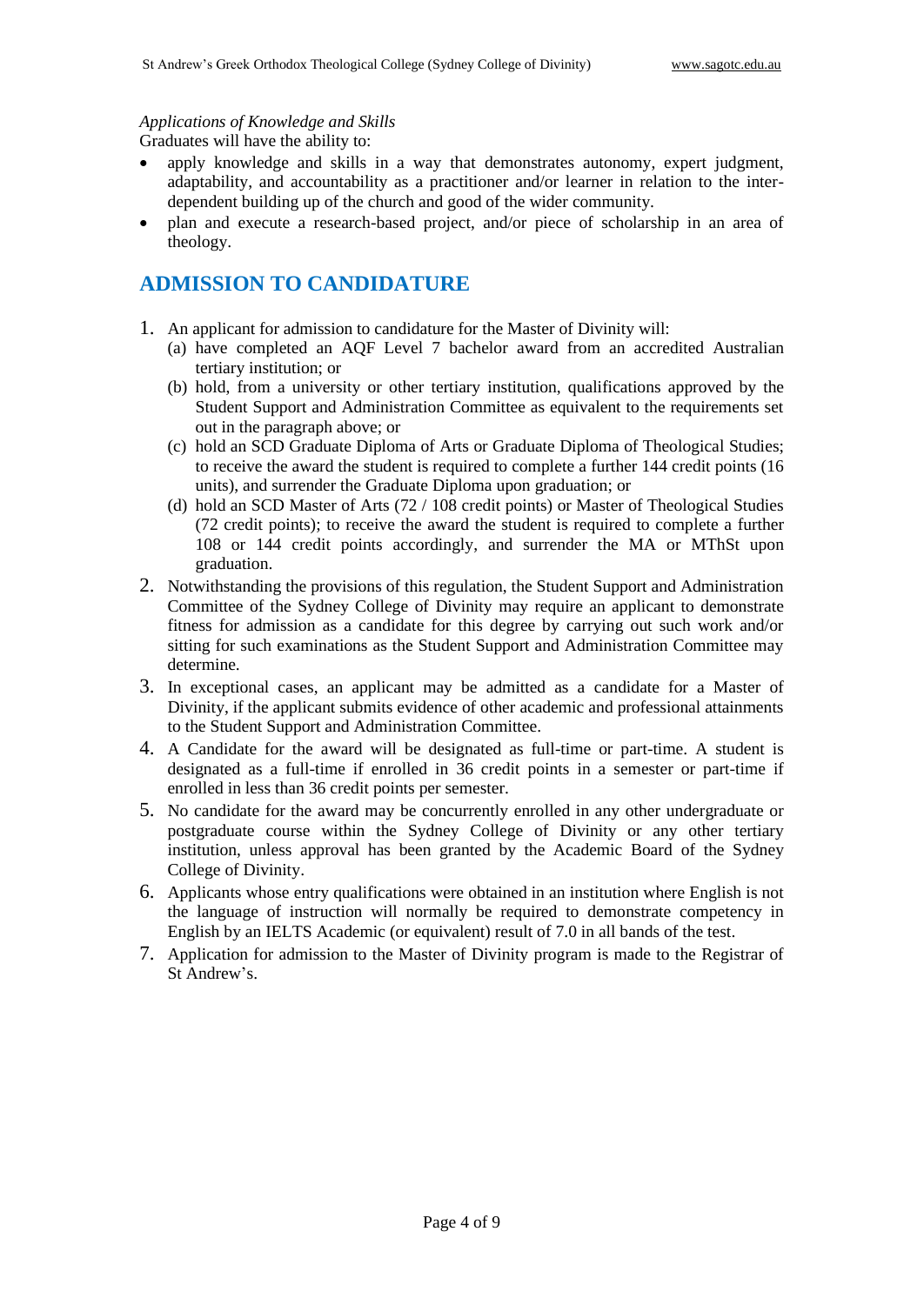## **COURSE STRUCTURE**

- 1. Every program for the award will consist of no fewer than 216 credit points.
- 2. Every program will include either two specialisations and one sub-specialisation, or one specialisation and two sub-specialisations.
	- (a) a specialisation in a requires 54 credit points from units assigned to the specialisation, with a minimum of 18 credit points from 9200 series units,
	- (b) a specialisation in a sub-discipline requires 54 credit points from the subdiscipline, with a minimum of 18 credit points from 9200 series units.
	- (c) a specialisation in a discipline requires 54 credit points from the discipline, with at least 27 credit points in one sub-discipline, with a minimum of 18 credit points from 9200 series units.
	- (d) a sub-specialisation in a discipline or subdiscipline requires 36 credit points from the units assigned to the discipline or subdiscipline, including no more than 18 credit points from 8100 series units or up to 36 credit points from 9200 series units.
	- (e) units coded 'A' are not counted towards a specialisation in any discipline or subdiscipline.
- 3. Overview of Specialisations:

| <b>Discipline</b>                           | <b>Sub-Disciplines</b>                                                            | <b>Specialisations/</b><br><b>Sub-specialisations</b>                          |
|---------------------------------------------|-----------------------------------------------------------------------------------|--------------------------------------------------------------------------------|
| <b>Biblical Studies</b>                     | Biblical Studies ('B')                                                            | <b>Biblical Studies</b>                                                        |
| Theology                                    | Systematic Theology ('T')<br>Christian Ethics ('E')<br>Worship and Liturgy $(L')$ | Theology (discipline)<br><b>Systematic Theology</b><br>Worship & Liturgy       |
| Humanities in<br>the Christian<br>Tradition | Church History ('H')                                                              | Humanities in the Christian Tradition<br>(discipline)<br><b>Church History</b> |
| Christian Life<br>and Ministry              | Christian Spirituality ('S')<br>Pastoral Theology ('P')                           | Christian Life & Ministry (discipline)<br>Pastoral Theology                    |

- 4. All course units will be taken from 8100 and 9200 series units.
- 5. Every program will include:
	- (a) a minimum of 72 credit points in 9200 series units
	- (b) not more than 72 credit points from Philosophy
	- (c) at least a sub-specialisation from Biblical Studies (units coded 'B')
	- (d) students completing a specialisation in Biblical Studies must also complete at least 18 credit pts (2 units) in Biblical languages (units coded 'A') which are in addition to the 54 credit pts (6 units) required for the specialisation
	- (e) at least a sub-specialisation from Systematic Theology (units coded 'T')
	- (f) at least one unit in Church History (units coded 'H')
	- (g) at least a total of 36 credit points from the following sub-disciplines: Christian Ethics ('E'), Christian Spirituality ('S'), Worship and Liturgy ('L'), Pastoral Theology ('P')
	- (h) not more than 108 credit points in Pastoral Theology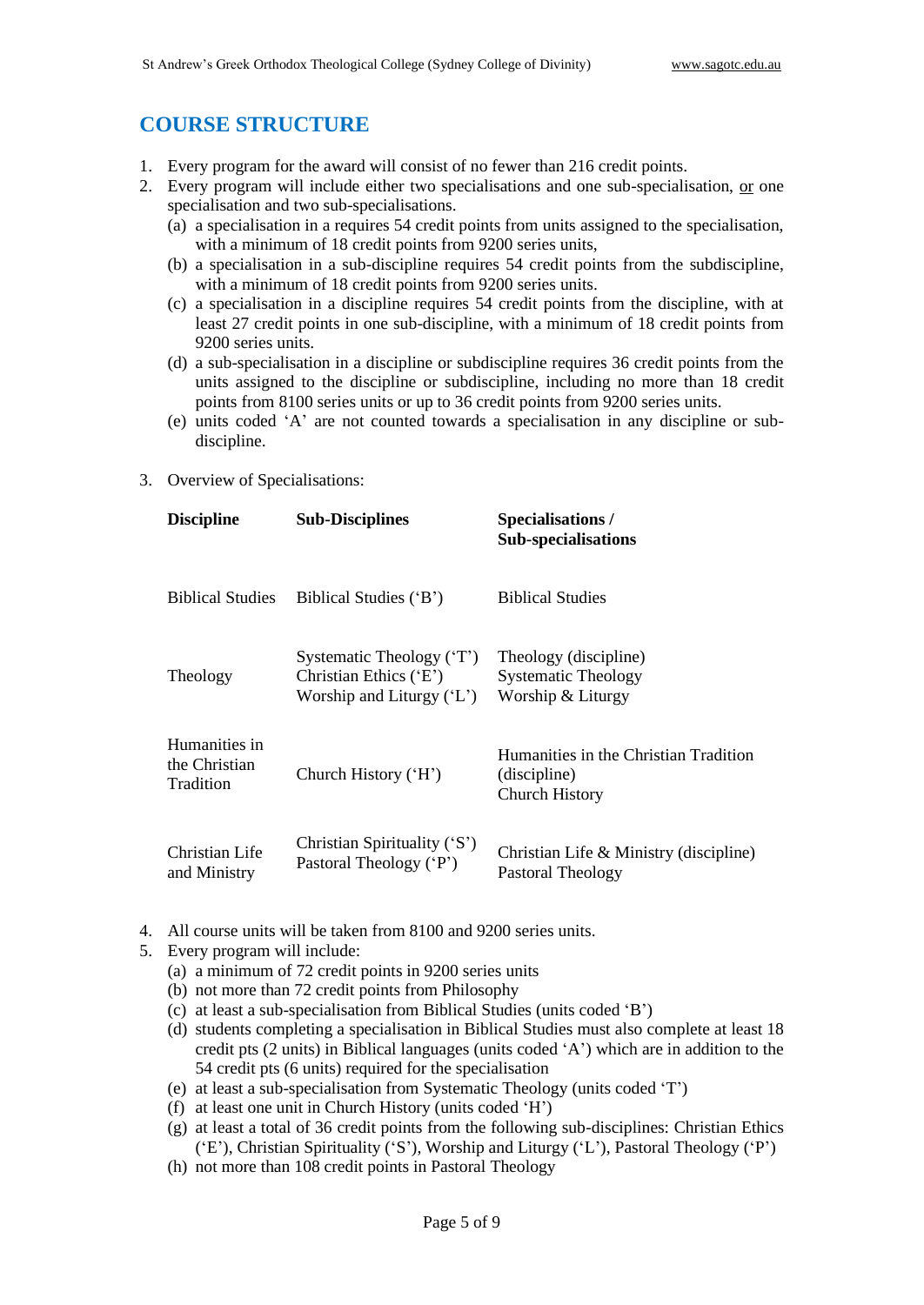- (i) at least one 9200 series Generic Research unit
- (j) a candidate may take up to a maximum of 36 credit points in units listed as Generic (Research) units in the Schedule of Units of Study with a maximum of 18 credit points in Independent Guided Study units, 18 credit points in Research Project units, and 18 credit points as a Research Essay.

## **LEAVE OF ABSENCE**

- 1. The Student Support and Administration Committee of the Sydney College of Divinity, at the recommendation of St Andrew's, may grant leave of absence from the Master of Divinity. The period of leave shall not be counted as part of the period of candidature for the MDiv.
- 2. The period of leave shall normally be one semester after which a candidate may apply for a further period of one semester or else be required to complete their candidature.

#### **CREDIT FOR PREVIOUS OR CONCURRENT STUDY**

- 1. Credit may be granted in units for comparable work completed or concurrently being undertaken at an approved level at any recognised tertiary institution, to a maximum of 144 credit points. Applications for credit must include an authorised transcript of the studies undertaken and the official description of units completed at the other institutions.
- 2. Credit is determined by the Student Administration Committee of the SCD and is subject to its final approval.
- 3. Receipt of credit for previous or concurrent study does not normally exempt a student from completing the compulsory requirements of St Andrew's unless such exemption is approved by the Faculty Board.

#### **EXTERNAL STUDIES**

The requirements of specific units in majors and sub-majors may also be fulfilled if a student undertakes an equivalent unit at another member institution of the SCD or at a university or recognised tertiary institution via cross-institutional study after consultation with the Registrar and subject to Faculty Board approval.

#### **EXIT POINTS**

Students enrolled in the Master of Divinity may exit with one of the following awards provided they have met the requirements of these awards:

- Graduate Diploma of Arts
- Graduate Diploma of Theological Studies
- Master of Arts
- Master of Theological Studies

#### **DELIVERY OF UNITS**

- 1. Units are offered by weekly lectures on campus in Redfern during each semester. Please consult the [Timetable](http://www.sagotc.edu.au/studies/timetables) page on the website.
- 2. Units are also offered via distance education (online) within the parameters of the two regular semesters.
- 3. Distance education is delivered via live weekly webinars using  $Zoom^{TM}$  (synchronous learning) and/or webinar recordings (asynchronous learning).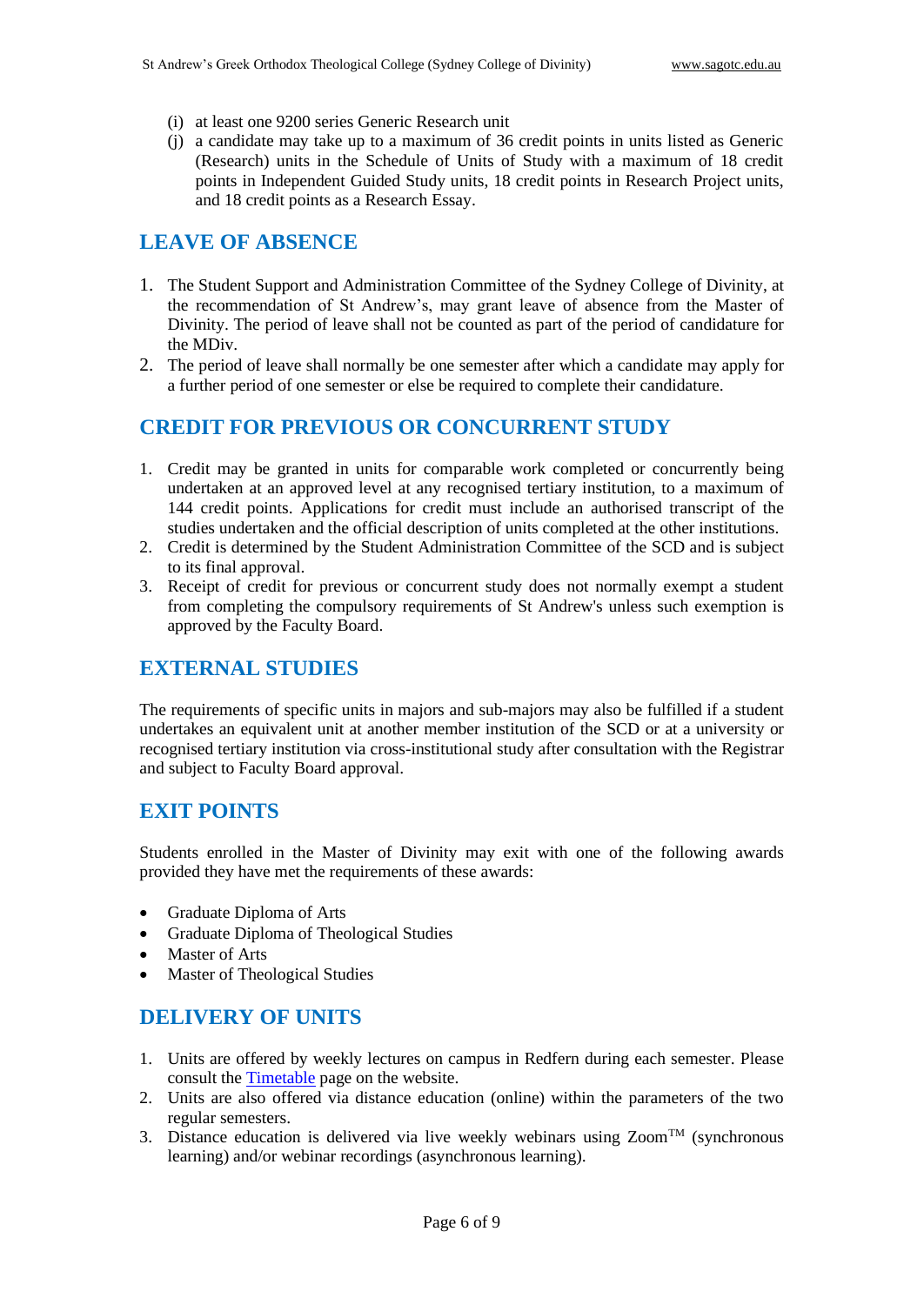#### **ASSIGNABLE UNITS FOR THE MDIV DEGREE**

*Compulsory Units*

A8122A New Testament Greek I A8123A New Testament Greek II B8110A Introduction to the Old Testament B8150A Introduction to the New Testament B9231A Interpreting the Prophets of Israel B9253A Interpreting the Four Gospels

H8110A Early Church History H8132A Byzantium: Empire of New Rome H8133A Byzantium: Resplendence and Twilight H8134A The Orthodox Church: Yesterday and Today

L8101A Introduction to Christian Worship L8195A Studies in Liturgical Rites

T8101A Introducing Theology T8128A Ecclesiology T8171A Church Fathers: An Introduction T9213A Theology of the Trinity T9270A Byzantine Patristic Theology 4th – 9th Century T9271A Byzantine Patristic Theology 9th – 15th Century

X8190A Research Methodology

X9293A Minor Independent Guided Study (9 credit points) or X9294A Major Independent Guided Study (18 credit points) or X9296A Minor Research Project (9 credit points) or X9297A Major Research Project (18 credit points) or X9298A Minor Research Essay (18 credit points)<sup> $1$ </sup>

*Elective Units*

B9226A Interpreting the Psalms B9260A Pauline Literature and Theology E8100A Principles of Christian Ethics H9233A Byzantine Art and Architecture H9234A Byzantine Hagiography L9220A Eastern Christian Hymnography P8101A Introduction to Pastoral and Practical Theology P9206A Ministry in Complex Situations X9293A Minor Independent Guided Study (9 credit points) X9294A Major Independent Guided Study (18 credit points) X9296A Minor Research Project (9 credit points) X9297A Major Research Project (18 credit points) X9298A Minor Research Essay (18 credit points)

See 'Sample Program' below.

<sup>&</sup>lt;sup>1</sup> Required for progression into a higher research degree following the MDiv. The minor research essay is assessed by two examiners other than the student's supervisor, at least one of whom is external to St Andrew's.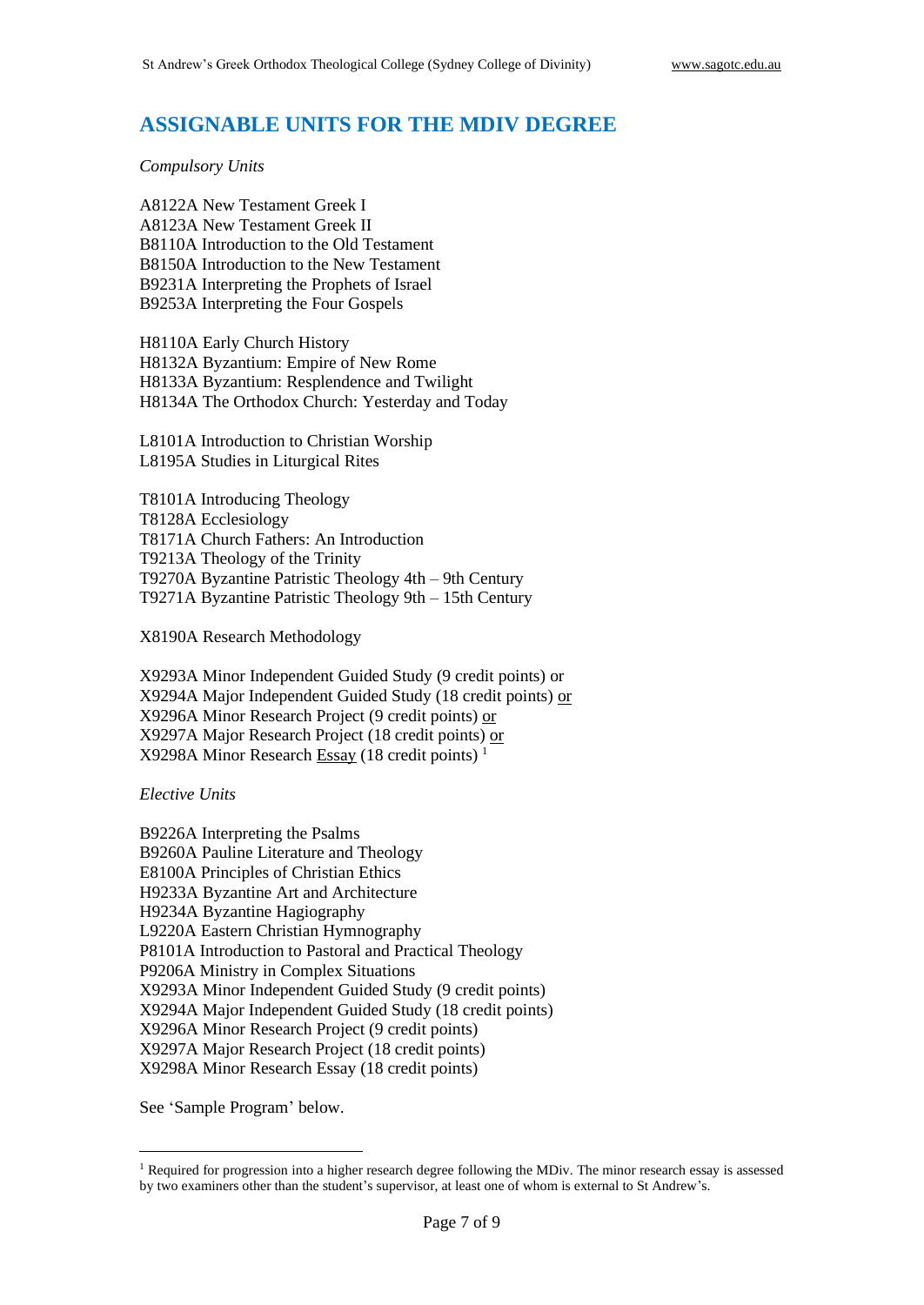# **TUITION FEES AND SCHOLARSHIPS**

St Andrew's is committed to admitting the most able and dedicated students to its courses, regardless of their financial means or background. Most students are eligible for financial support as outlined below.

Tuition Fees are invoiced each semester as follows:

AUD \$1,440 per unit (9 credit points) (up to 4 units, 36 credit points, per semester)

FEE-HELP is available (eligibility criteria apply). Visit [www.studyassist.gov.au.](http://www.studyassist.gov.au/)

Scholarship assistance with regards to tuition fees is available to persons enrolled in a course through St Andrew's and who meet the following descriptions:

*Scholarship Category Scholarship* 

*Coverage*

#### **A. Full Time Student Scholarship**

The applicant be enrolled in 36 credit points during the semester and maintain a Grade Point Average of at least 2.0 (65%+) in each semester. 33%

#### **B. Orthodox Christian Clergymen**

The applicant will be (i) a person whose application for admission has been approved by the College's Admissions Committee; (ii) an ordained clergyman; (iii) endorsed in writing by their local bishop or their bishop's designate on his behalf; (iv) enrolled for a minimum of 18 credit points during the semester; and (v) a student who maintains a Grade Point Average of at least 2.0 (65%+) in each semester. 33%

A student's scholarship eligibility is reviewed each semester. Scholarship provisions are subject to change from year to year.